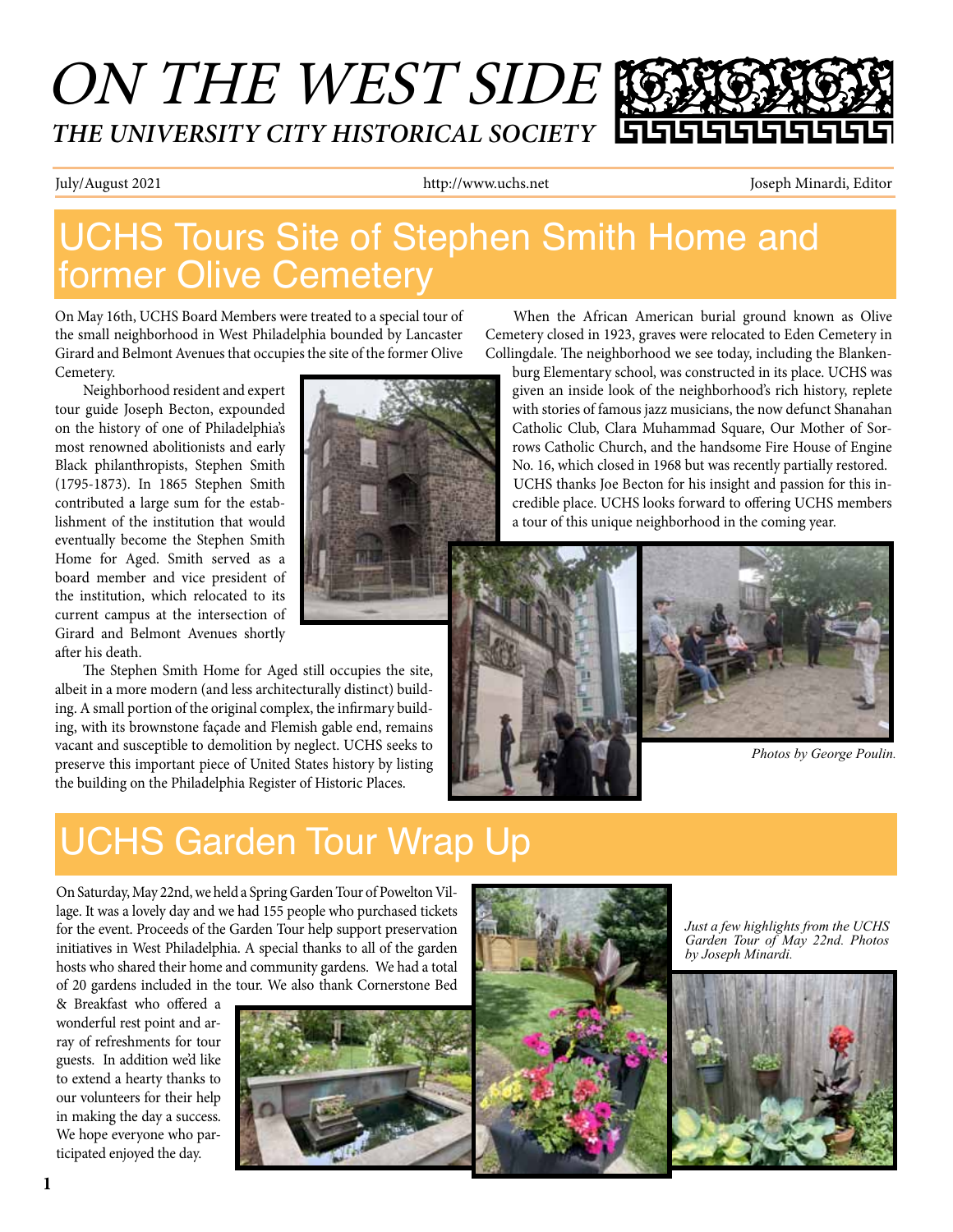## West Philadelphia Interiors Project

We have collected 153 images for the West Philadelphia Interiors Project. Thank you to everyone who has contributed! We are extending the submission period through the summer so there is still time to send in your images. We are asking residents of West Philadelphia to photograph interesting interior architectural features in your home so that we may better promote historic awareness within our community, create buzz around preservation, and to catalogue interior details specific to certain builders, architects, and time periods. We are seeking details of all types and styles. No detail is too modest.

We will be sending out a member email reminding folks how you can submit the photos. We have a Drexel graduate student of the Library and Information Science program who is working on cataloguing the images and creating a searchable database on our website through this summer as her capstone project.



## Our Lady of the Rosary Church Facing Demolition

Our Lady of the Rosary Church (1887), located at 63rd and Callowhill Streets, has been a landmark in the West Philadelphia community for over 132 years. The venerable Romanesque church was designed by noted architect Frank R. Watson (1859-1940) who is credited with many church designs. But now Our Lady of the Rosary is facing demolition. A demolition permit was issued by the Department of L&I on April 28, 2021. Without warning, a notice of demolition was posted on the front doors to the church. As this story reached the news, the demolition notice disappeared instantly. Residents in the West Philadelphia community have no knowledge that this church is being demolished. Community and Local Civic Associations were not aware of this planned demolition. Neighbors around the church never knew that demolition was coming to their neighborhoods.

In 2019, the church was nominated for inclusion to the Philadelphia Register of Historic Places, which was supported by UCHS. The church met all criteria for historical designation, yet was denied, because the owners of the church, Boys' Latin of Philadelphia, fought against the church and argued that the church would be renovated as a gym, serving both the school community and local community. The UCHS also encouraged adaptive reuse when the nomination failed. Community members from the Haddington, Morris Park and Cathedral

Park neighborhood have filed an appeal of the demolition permit. UCHS supports these community efforts. A vacant lot is planned for this site. We are sad to learn of the impending demolition of this historic asset by Boys' Latin.

UCHS is acutely aware of the threat to West Philadelphia's sacred places, often the most monumental structures within the community. To date UCHS has been successful in adding Metropolitan Baptist Church (3500 Baring), Mt. Pleasant Primitive Baptist (435 N. 8th), Christ Community Church of Philadelphia (4017 Chestnut). and the West Philadelphia Friends Meetinghouse (3500 Lancaster) to the Philadelphia Register of Historical Places.

We would like to share the following information regarding a petition created by concerned neighbors in solidarity with those who were blind sided by its demolition. You can help by signing the petition against the demolition of this historic church. Go to Change. org and enter Our Lady of Rosary in the search engine. You can also contribute money for the cause if you please.

> *Church of Our Lady of the Rosary, 339 North 63rd Street, seen here in September of 1931 with its belfry still intact. Courtesy of the City of Philadelphia Department of Records.*

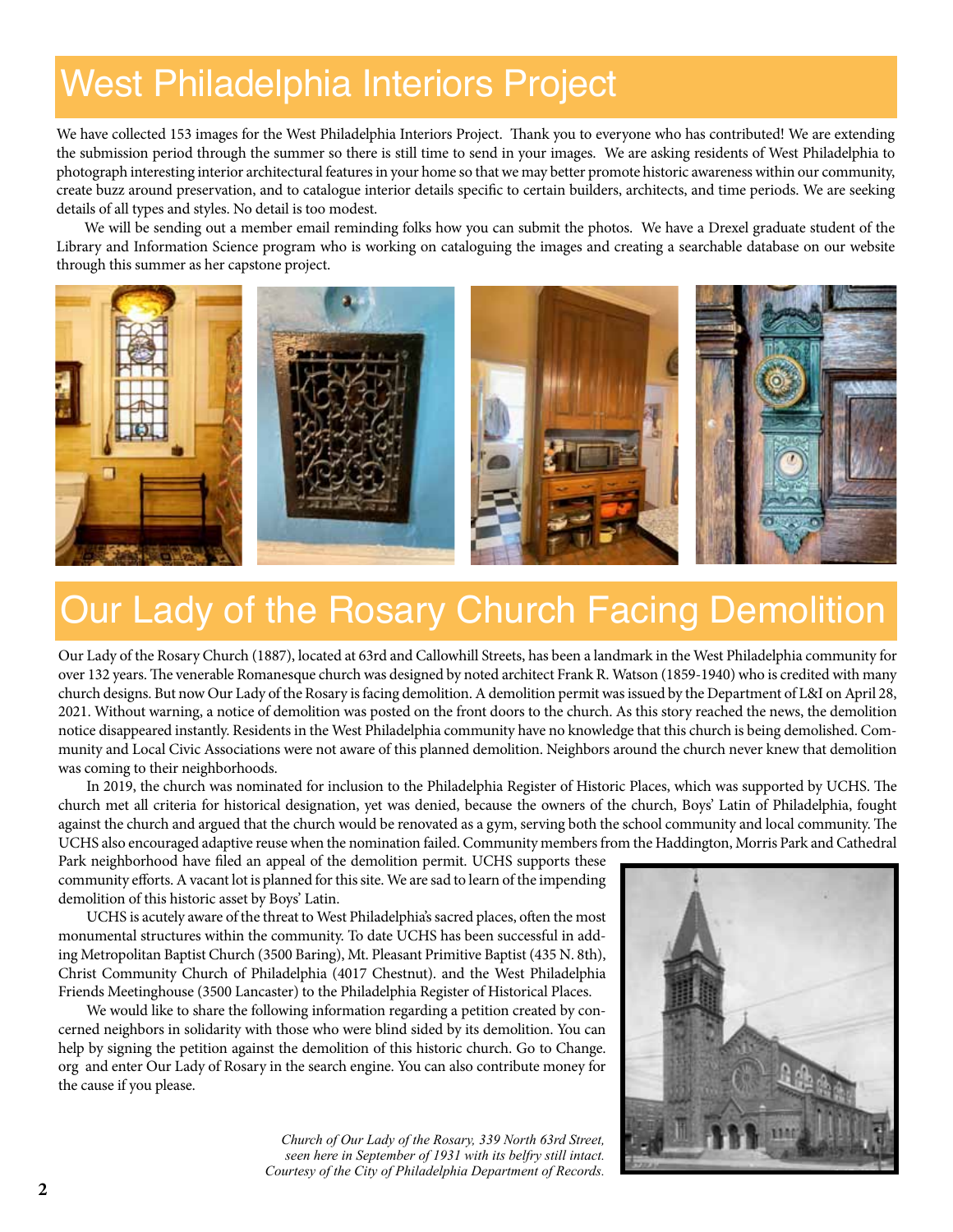### Member News

I

#### **Welcome to 2021's New and Restored Members:**

Deirdre Aaron Fred Allen Barfoot Murray & Libby Dubin & Rosof Jacob Gantz Jeanette Gillison Ivy Gray-Klein Ann Kell Elaine Lander Anita McKelvey Julie Orts Martin Seligman Charles A. Thrall & Sally A. Simmons Carrie Waterman Jeffrey Young Randy Zauhar & Jenny Yu

#### **2021 Donations to UCHS – Thank You!**

Eric Cohen & Anne Pomerantz Robert Glorioso Michael D. Hardy & Barry L. Grossbach Maureen Tate Marianna Thomas

**Questions? Ideas? Interested in working with the Membership Committee? Contact us at info@UCHS.net**

### "Old" versus "Antique"

A basic question confronting you, the owner of an elderly house, is how to best rehabilitate or restore it within the limits of our time and budget. An analogy with furniture can be useful: some pieces of furniture are "old" while others are "antiques." These two words, "old" and "antique," denote two opposite ways of regarding and dealing with the same object, and can apply to houses as well as to furniture.

"Old" is a pejorative. "Old" is outmoded, dilapidated, unfashionable, and shabby. "Old" is an affliction to be cured by repair, modernization, and renewal.

"Antique," on the other hand, carries more positive connotations. "Antique" objects have patina; they are heirlooms, charming, precious, rare, beautiful, unique, and full of character. They are appreciated, cherished, conserved, invested in, and, occasionally, restored.

A curious but significant result of dealing with our chest as though it were merely old is that doing so will severely compromise its chances of ever being seen as an antique: When an object receives new hardware or a new finish, to say nothing of when it is rendered into firewood, its antique value is drastically reduced, and it is frequently left useless as well.

Similar things happen to houses. Few old houses can safely lay claim to being antiques in the same exact sense as a fine old chest of drawers which has been used and cared for lovingly over generations. Most houses have all too often been subjected to the questionable values of modernization: the deliberate destruction of one character in favor of another, more recent one. Yet some buildings have survived almost unmodified or with the modifications made long ago and with great care, and so can justifiably claim to be real antiques.

## Ask the Experts

#### **Lath Questions**

Q: **I need to replace interior plaster in my old house. When I had the plastering contractor in to estimate the job, he said I would have to replace the sawn wood lath with rock or wire lath. I would like to retain the old lath if possible, feeling it is part of the original fabric of my house.**

#### **Is it really necessary to replace it?**

A: Most plasterers, not without reason, are wary of replastering directly on old wood lath. The dry lath will absorb water out of the plater before it has cured, causing a weak set, and the resultant expansion of the wood can cause cracking of the plaster. (In the original application this problem was avoided by soaking the lath before it was used.) As a result, most contractors opt for wire lath, which is either fastened directly to the joist or studs or simply tacked over the wood lath.

Still, if your original lath is sound and attached firmly, there's no reason for not reusing it. Just make sure that it's thoroughly damp before the plaster goes on. This can be done with a simple pump-spray bottle. Start a day or two ahead of the first plaster coat; this gives the wood time to absorb the water and expand a little. The lath shouldn't be dripping, just not drinking up the water anymore.

The other alternative is to coat the lath with a masonry bonding agent, available from most supply houses. This is fast-drying latex which brushes on easily. It forms a firm bond with the plaster and seals the wood from absorbing water.

From *The Old-House Journal,* May 1981.



West Philly Through the Lens **4600 block of Locust Street, 1914**



Joseph Minardi photo collection.